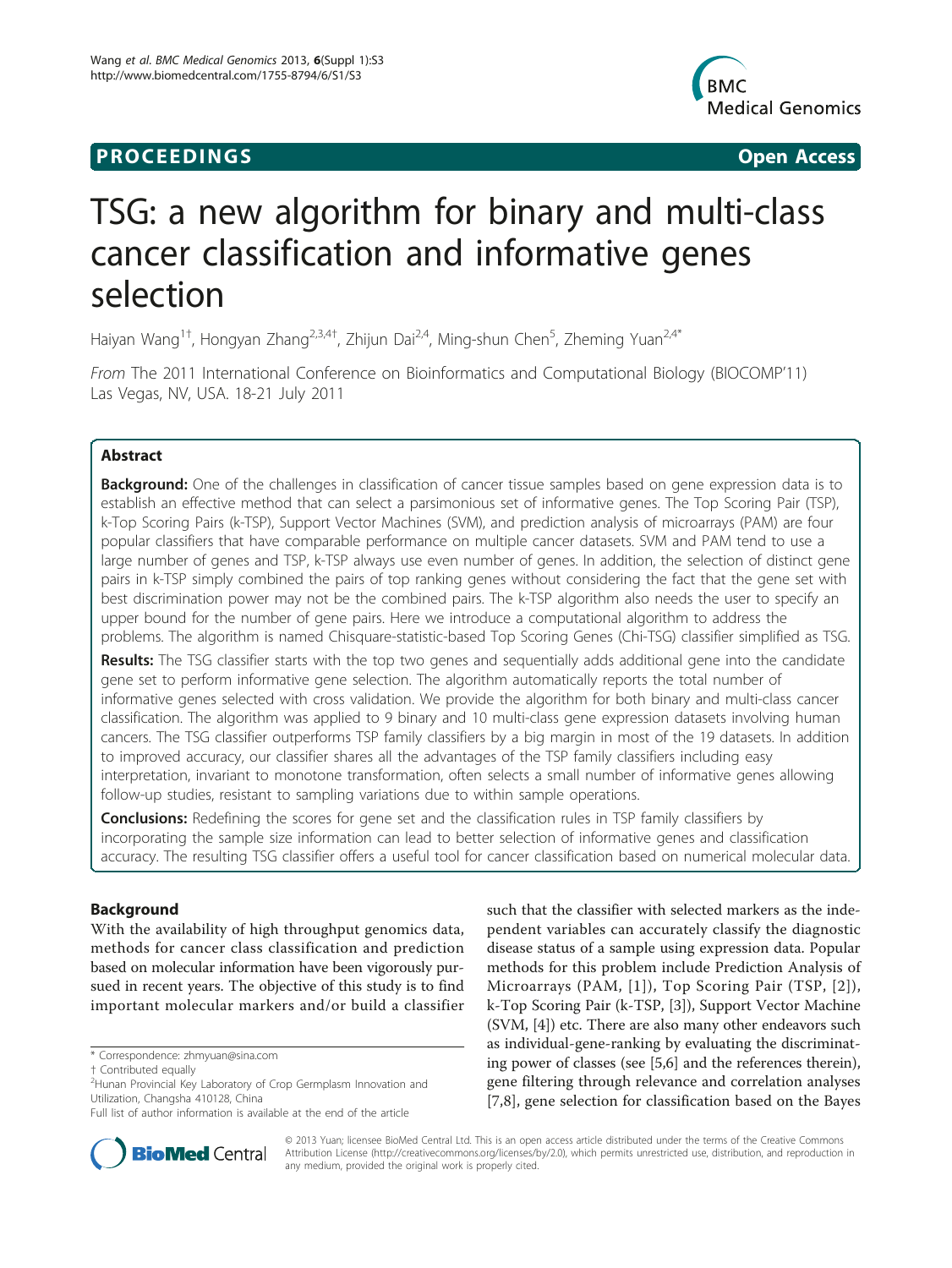error [\[9](#page-12-0)], comparing the distributions of within-class correlations with between-class correlations via Kullback-Leibler divergence [[10](#page-13-0)], recursive feature addition with Lagging Prediction Peephole Optimization to choose the final optimal marker set [\[11\]](#page-13-0), SVM based recursive feature elimination [\[12,13](#page-13-0)], random forests [\[14\]](#page-13-0) and random sub-space search [\[15,16](#page-13-0)], among others.

There are a few challenges associated with such study. One of them is that the number of independent variables (markers) is typically much more than the number of available samples, often referred as curse of dimensionality. To identify possibly nonlinear effects of many variables and their interactions, it is often necessary to estimate a large number of modeling parameters. A direct consequence of the curse of dimensionality is that the total number of parameters that the data can estimate is restricted by the number of the samples. When the total number of parameters greatly exceeds the number of samples, overfitting occurs such that the prediction of the phenotype works well for the learning data but the performance of the classifier applied to independent test samples exhibit poor classification accuracy. The informative marker selection process unfortunately needs to consider modeling with each possible combination of all markers in order to find the globally best marker set, which has the best discriminating power for the different disease categories and may or may not be the primary biological and pathological driving factors underlying disease progression. Hence, an effective practice is to first reduce the dimensionality of the marker space.

The TSP and k-TSP classifiers are two simple algorithms that select gene pairs with top scores to build classifiers. They were shown to perform well for binary classification with gene expression data [[2,3\]](#page-12-0). The gene pairs were selected based on simple pairwise comparisons between two marker expression levels within the same sample. Specifically, let  $p_{ij}(C_1)$  be the percentage of training samples in class 1 that the expression of one marker is less than that of the other marker in the same sample and let  $p_{ii}(C_2)$  be similarly defined. The score for a gene pair is defined as the estimated difference between the two percentages  $p_{ii}$  $(C_1)$  -  $p_{ij}(C_2)$ . Then the gene pair that received the highest score is selected as the marker set for TSP classifier and the top k gene pairs with highest scores are used for the k-TSP classifier. Tan et al. [\[3\]](#page-12-0) extended the two classifiers to multi-class classification through one-vs-others, one-vsone, and hierarchical classification (HC) schemes. They reported that the HC schemes for TSP and k-TSP gave better performance than the other two schemes.

There are advantages and disadvantages with the TSP and k-TSP classifiers. Some advantages of the two classifiers are that they are simple to implement and the resulting classifiers are easy to interpret. They are also invariant to monotone transformations as they only

depend on relative rankings of gene expressions within the same sample. The overfitting problem is largely avoided due to simple comparisons. In addition, they are different from most algorithms in that comparisons in other algorithms were mostly between expressions from different samples. Comparison of expressions within the same sample in TSP and k-TSP helps to eliminate the influence of sampling variability due to different subjects.

A disadvantage is related to how the scores for gene pairs are defined. As the scores were calculated from percentages, the sample size information was not fully utilized in TSP and k-TSP. For example, suppose 4 out of 10 samples in class 1 and 6 out of 10 samples in class 2 satisfy the condition: Marker 1 has smaller expression value than marker 2. The score for the pair with markers 1 and 2 is 0.2, which is the absolute difference between the two percentages. In another case, suppose all the counts are multiplied by 10, i.e. 40 out of 100 samples in class 1 and 60 out of 100 samples in class 2 satisfy the condition. Then the score for the marker pair is identical to the previous case. So the additional information with extra sample size is completely ignored in TSP and k-TSP classifiers.

The multi-class classifiers HC-TSP and HC-k-TSP are two versions that showed best performance among all TSP family classifiers [[3\]](#page-12-0). They were derived from a scheme that performs sequential binary classification. At the root node, the training samples are partitioned into two classes, the largest class and the composite class. The largest class containing the largest number of samples is treated as a leaf node for final classification of the phenotype. The composite class is then further partitioned similarly as the root partition. This scheme intends to balance the two classes during each binary partition. However, the markers selected at each binary partition with TSP or k-TSP are not necessarily the best marker set to separate all the classes since they are selected based on their differentiating ability to separate the largest class from the composite class at the node. In addition, the selection of markers at each partition does not have a mechanism to control the redundancy of the candidate marker set. For example, in prostate cancer LNCaP cells, forkhead transcription factor (FOXO3a) that is the phosphatidylinositol 3-kinase (PI3K/Akt) downstream substrate, is a positive regulator for the induction of androgen receptor (AR) gene expression. The blocking of AR functions by AR interfering RNA leads to dramatic LNCaP cell death. Hence the inhibition of the PI3K/Akt pathway may result in the activation of the FOXO3a transcription factor, which may then induce the AR gene expression to protect cells from apoptosis of LNCaP prostate cancer cells. The PI3K/Akt and FOXO3a could both be selected in the marker selection algorithm of HC-TSP or HC-k-TSP. Apparently, they are highly correlated.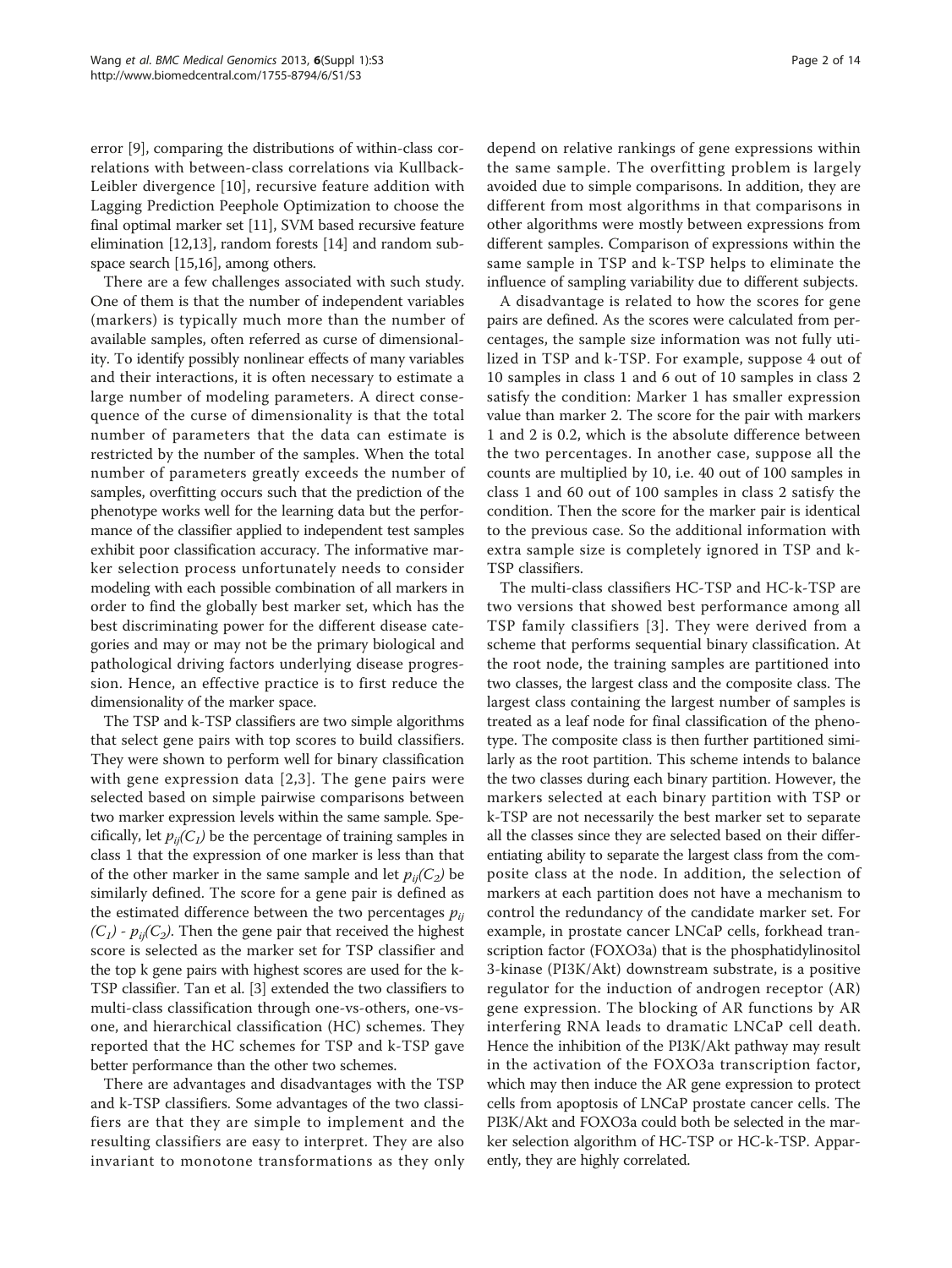<span id="page-2-0"></span>In this article, we propose a new algorithm to overcome the above problems of TSP family classifiers. We introduce a new definition of the score for each marker set so that the sample size information is fully utilized. In addition, it is unrealistic to assume that the number of informative genes is always even as in TSP family classifiers. We present a new algorithm that performs sequential search and do not restrict the informative markers to be even numbered. The binary class and multi-class cases are unified into a single framework. The algorithm was applied to 9 binary class and 10 multi-class cancer genomics datasets. The TSG classifier achieved better leaveone-out cross validation accuracy for the binary classification than TSP or k-TSP classifiers. For the multi-class problems, our TSG classifier gives comparable performance or outperform TSP family and other popular classifiers with a big margin in independent test accuracy for several cancer datasets. Beyond high accuracy, our new algorithm also has the advantage of giving small number of informative marker set and all the advantages of the TSP family classifiers.

# Methods

For generality, we describe the method in terms of markers, which could represent genes, probe sets, or other molecular units whose intensity is measured with high throughput instruments. Consider expression data from P markers and suppose there are  $N$  samples. The data can be expressed as a matrix X of dimension NxP. The  $(i, j)$ element  $x_{ii}$  of the matrix gives the expression value of the  $j<sup>th</sup>$  marker in the  $i<sup>th</sup>$  sample. Let  $(y_1,..., y_N)$  be the class labels for the N samples, where  $y_k$  takes one of the values in the set of all possible classes  $\{C_1,...,C_M\}$ . C<sub>i</sub> represents the class phenotype that may be cancerous tumor, normal, or cancer subclasses such as different stages of a cancer. Denote  $x_i = (x_{i1},..., x_{iP})$  to be the *P* expression values from the  $i^{th}$  sample. The P is typically much larger than N, and could be in the neighborhood of exponential order  $O(e^N)$ with high density microarrays. The objective is to use  $\Omega$  =  $\{(x_i, y_i), i = 1,..., N\}$  to select a parsimonious set of informative markers and build a classifier with these markers such that the diagnosis status of a test sample can be accurately classified by modeling the expression data of the selected markers.

### Score of a marker set

To consider the differentiating power of a set of markers consisting of k markers, we first define the score of the marker set. A normal sample contains normal protooncogenes that promote cell growth and mitosis and tumor suppressor genes that discourage cell growth. During cancer development, proto-oncogenes can be mutated by carcinogenic agents to become oncogenes, which produce excessive levels of growth promoting

proteins. Cancer results from cumulative mutations of proto-oncogenes and suppressor genes which together allow the unregulated growth of cells. Hence, cancer development involves uncontrolled cell division resulting from a series (progression) of gene mutations that typically involve two categories of function: promotion of cell division and inactivation of cell cycle suppression. The expression values of excessive growth genes tend to be much higher than the same genes of a normal sample. Similarly, the level of tumor suppressor genes of a cancer sample tends to be much lower than a normal sample. It is relatively rare that a single marker alone could offer sufficient power to differentiate all the classes well in multi-class data. So we consider marker sets with at least two markers keeping in mind that over-growth of some genes and inactivation of other genes often happen together in cancer cases. Later stages of cancer involve tissue invasiveness, during which malignant cells travel among tissues via the circulatory and/or lymphatic system and grow and thrive in their new locations. Therefore the relative amount of two or multiple markers in a sample could be an indication of the cancer stages.

### Score of marker pairs

For markers *i* and *j*, we use the following notation. Let  $f_{1\text{mij}}$ ,  $m = 1,... M$ , represent the frequency count of samples in class  $C_m$  that satisfy the condition: the expression value for marker  $i$  is less than the expression value of marker *j*. Similarly, let  $f_{2mij}$ ,  $m = 1,... M$ , be the frequency count of samples that satisfy the condition: the expression value for marker  $i$  is greater than or equal to the expression value of marker  $j$ . These counts can be presented in a cross-tabulation table as shown in Table 1, where  $f_{1\text{mij}}$ , m = 1,... M, are the entries in the first column and  $f_{2\text{mij}}$ , m = 1,... M, are the entries in the second column.

Based on the cancer mechanism that there is excessive growth in tumor cells and inactivation of suppressor genes, the best informative genes would consist of some genes overly expressed and some other genes that are down-regulated. In particular, a marker pair with genes i and j become increasingly more informative of the

Table 1 Frequency counts of samples in each class for marker pairs.

|              | $E_i < E_i$                                                     | $E_i \geq E_i$    | Total                                       |
|--------------|-----------------------------------------------------------------|-------------------|---------------------------------------------|
| Class $C_1$  | $r_{\rm 11ii}$                                                  | $r_{21ii}$        | $n_1 = f_{11ij} + f_{21ij}$                 |
|              |                                                                 |                   |                                             |
| Class $C_M$  | $r_{1\text{Mii}}$                                               | $t_{2\text{Mii}}$ | $n_{\rm M} = f_{1\rm{Mij}} + f_{2\rm{Mij}}$ |
| <b>Total</b> | $T_1 = \sum_{m=1}^{M} f_{1mij}$ $T_2 = \sum_{m=1}^{M} f_{2mij}$ |                   |                                             |

The  $E_i$  and  $E_j$  represent the population of expression values for markers i and j respectively.

The  $n_i$  are the total number of samples in class  $C_i$ ,  $i = 1,..., M$ .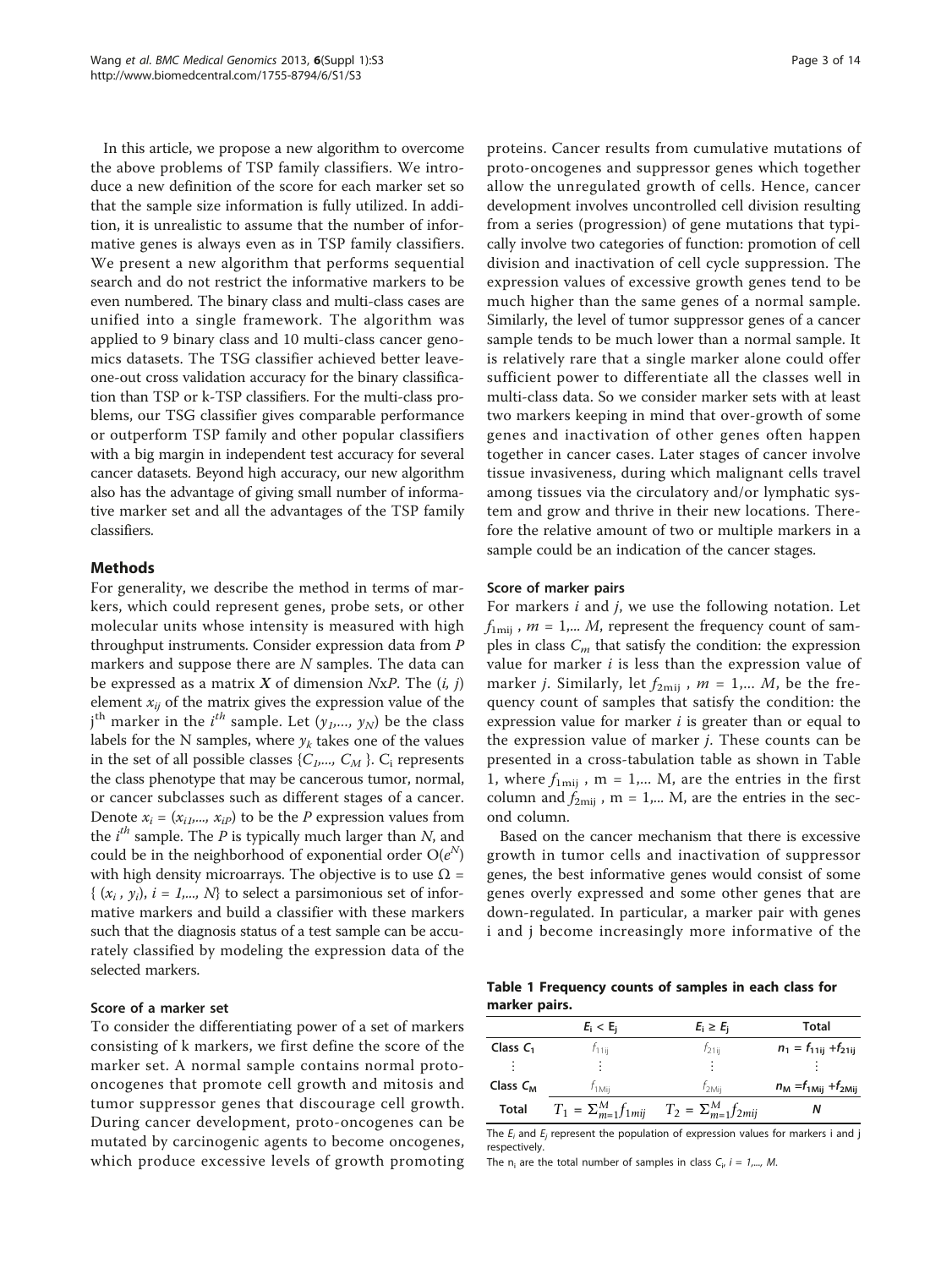cancer status as the difference of their expression values diverges away from the corresponding difference between the same marker pairs of a normal patient. Consequently, for two markers encoding genes or proteins that are important to differentiate the cancer status, their relative magnitude of the expressions are inter-related and whether the expression value for marker  $i$  is less than the expression value of marker  $j$  is not independent of the class status. To incorporate the sample size information, the Chisquare statistic defined in equation (1) can be used to assess whether the pair of markers i and j are informative for classification of cancer status:

$$
{\chi_{ij}}^2 = \left(\Sigma_{q=1}^2\,\Sigma_{m=1}^M\,\frac{(f_{qmij} - n_m T_q/N)^2}{n_m T_q/N}\right) = N\left(\Sigma_{q=1}^2\,\Sigma_{m=1}^M\,\frac{f_{qmij}^2}{n_m T_q} - 1\right),\qquad \quad \ \ (1)
$$

where  $n_m$  and  $T_q$  are the row and column totals from the  $m^{th}$  row and  $q^{th}$  column, respectively. If all the counts in Table [1](#page-2-0) are large and all cell counts are at least five, a traditional way to declare significance for the pair is to compare the calculated statistic with the chi-squareddistribution with  $M$  -1 degrees of freedom. However, the significance level for declaring significance of a single test needs to be adjusted for multiple comparisons. There are various directions including family-wise error rate control, false-discovery rate (FDR) control, among others. The family-wise error rate control tends to be conservative while the FDR control could lead to high false positive rates. In this work, we do not use the chi-squared-distribution and do not decide how many pairs are significant. Instead, we only use the Chi-square statistic in (1) as an indication of how much departure from independence between the class and the chance of observing marker i expression value less than that of marker j. As the departure from independence increases, the chi-squared statistic value increases. We select the top pair of markers that yield the highest value of the chi-squared statistic. Additional marker selection will follow the algorithm in section 2.2.

### Score of a k-marker set

For a set that contains k markers, we consider the cross tabulated Table [2](#page-4-0) that contains frequency counts of all unique pairwise comparisons among the  $k$  markers. There are  $k(k-1)$  columns of counts. The sum of counts in each column remains to be the same as that for two-marker case. The row totals are now  $k$  times that of the sample sizes in corresponding classes. We calculate the Chisqure statistic as in equation (2).

$$
\chi^2_{i_1\ldots i_k} = \Sigma_{a=1}^{k-1}\Sigma_{b=a+1}^k \Sigma_{a=1}^M \Sigma_{a=1}^2 \frac{\left(f_{qmi_4i_5}-\frac{kn_mT_q}{N}\right)^2}{kn_mT_q/N} = N\left(\Sigma_{a=1}^{k-1}\Sigma_{b=a+1}^k \Sigma_{a=1}^M \Sigma_{q=1}^M \Sigma_{q=1}^2 \frac{f_{qmi_4i_5}^2}{kn_mT_q}-1\right), \tag{2}
$$

Note that the  $\chi^2_{i_1...i_k}$  only differs from  $\Sigma_{a=1}^{k-1} \Sigma_{b=a+1}^k \chi^2_{i_a i_b}$  by the division factor *k* in the first term. So comparison of  $\chi^2_{i_1...i_k}$  and  $\chi^2_{j_1...j_k}$  for two sets of *k*-markers  $\{i_1,..., i_k\}$  and  $\{j_1,..., j_k\}$  is equivalent to comparing  $\sum_{a=1}^{k-1} \sum_{b=a+1}^{k} \chi^2_{i_a i_b}$  and  $\sum_{a=1}^{k-1} \sum_{b=a+1}^{k} \chi^2_{j_a j_b}$ . The latter can be calculated easily without much computational cost after the statistics for marker pairs have been computed. The statistics given in equation (2) should be restricted to comparing marker sets with the same number of markers. All the k-marker sets can be ranked according to the magnitude of the Chisquare statistic values. The k-marker set with the highest Chisquare value is the most informative set among all k-marker sets.

# Comparing marker sets of different sizes or identical Chisquare statistic

For comparing multiple sets with different numbers of markers, the Chisquare statistics given earlier can not be used because they accumulate different numbers of terms. In such case, we use the leave-one-out cross validation (LOOCV) accuracy within the training data obtained with the procedure below as the objective function.

Suppose the training data contains  $N_{tr}$  samples. Without loss of generality, we use  $\Omega_{tr} = \{S_1, ..., S_{Ntr}\}\)$  to denote the collection of these samples. For a marker set  $\{i_1,...,i_n\}$  $i_k$ , the LOOCV is performed within this training sample. In particular, we

1. Leave out one training sample  $S_l$  to be used as the test data and use the rest of the training samples  $\Omega_{tr}$  $S_l$  as training data.

2. For class m,  $(1 \le m \le M)$ , assign  $S_l$  to this class and calculate the Chisquare statistic for the marker set  $\{i_1,..., i_k\}$ . We obtain M Chisquare statistics  $\{\chi^{2(m)}\}_{i_1...i_k}$  $m = 1,..., M$ . The predicted class  $\hat{m}(S_l)$  for  $S_l$  is the class that has the maximum Chisquare statistics, i.e.,  $\hat{m}(S_l) = \arg \max_{1 \le m \le M} \chi^{2(m)}_{i_1...i_k}.$ 

3. Repeat 1 and 2 for all the samples in  $\Omega_{tr}$  to get the prediction of all samples in  $\Omega_{\text{tr}}$ :  $\hat{m}(S_l)$ ,  $l = 1,...,$  $N_{tr}$ 

4. The LOOCV accuracy for marker set  $\{i_1,..., i_k\}$  is LOOCV $(i_1,..., i_k)$  = the proportion of correctly classified samples in  $\Omega_{tr}$ .

The comparison of marker sets of different sizes can be based on the LOOCV accuracy within the training data. The marker set with highest LOOCV is more informative than other marker sets. For marker sets with the same number of markers and identical Chisquare statistic value, we also use the LOOCV accuracy as a measure of their differentiating power toward the different cancer classes.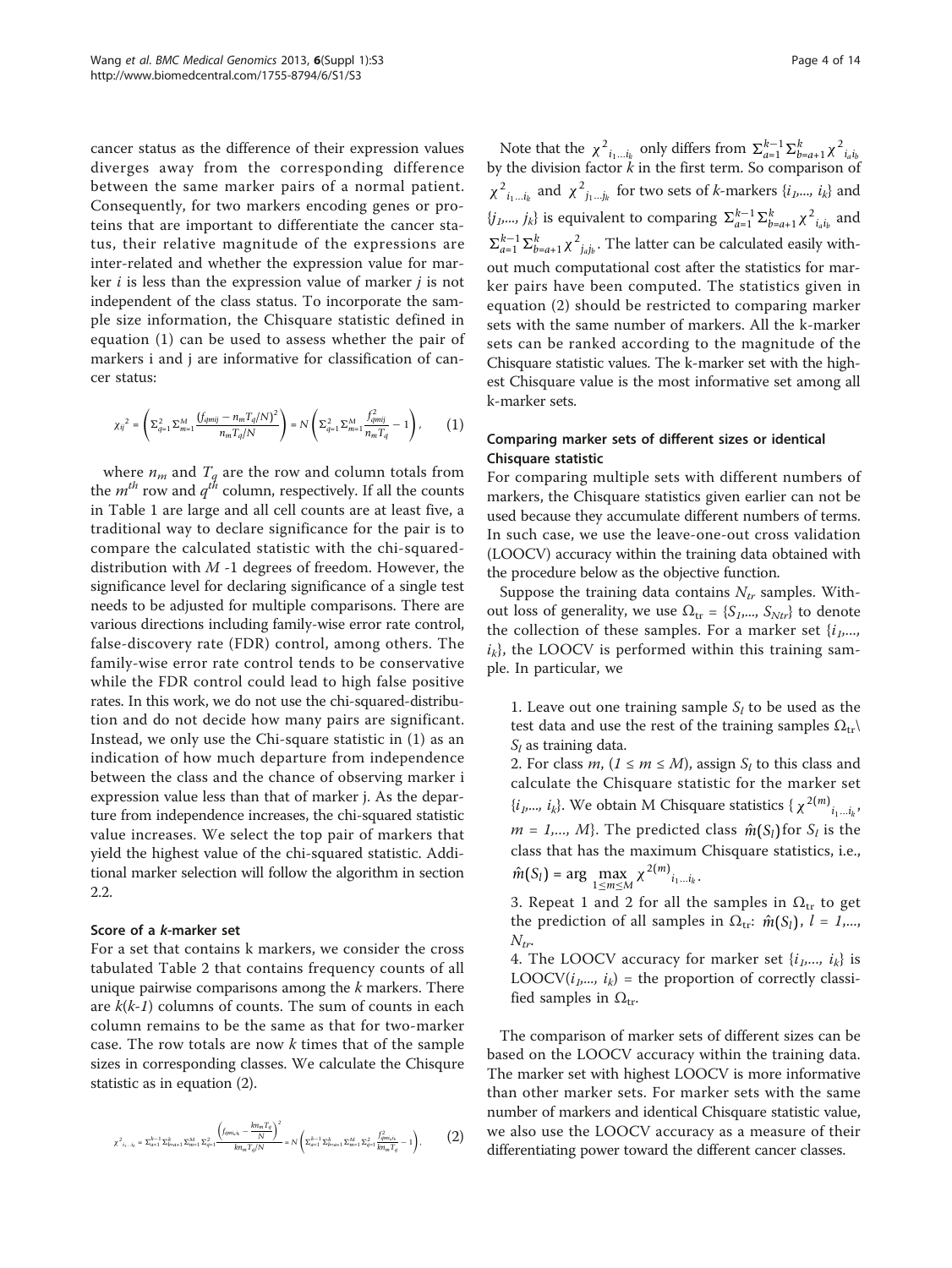| Class | $\leq E_i$                    | $E_{i_1} \geq E_{i_2}$              | $\cdots$ | $E_{i_{k-1}} < E_{i_k}$                        | $E_{i_{k-1}} \geq E_{i_k}$                   | Total           |
|-------|-------------------------------|-------------------------------------|----------|------------------------------------------------|----------------------------------------------|-----------------|
|       | $J_{11i_1i_2}$                | $121i_1i_2$                         |          | $J_{11i_{k-1}i_k}$                             | $J_{21i_{k-1}i_k}$                           | $kn_1$          |
|       |                               |                                     |          |                                                |                                              |                 |
| ⊾     | $J1Mi_1i_2$                   | $J2Mi_1i_2$                         | $\cdots$ | $J1Mi_{k-1}i_k$                                | $J 2Mi_{k-1}i_k$                             | $\mathbf{kn}_M$ |
| Total | $=\sum_{m=1}^{M}f_{1mi_1i_2}$ | $T_2 = \sum_{m=1}^{M} f_{2mi_1i_2}$ | $\cdots$ | $T_{(k-1)k/2-1} = \sum_{m=1}^{M} f_{1mi_1i_2}$ | $T_{(k-1)k/2} = \sum_{m=1}^{M} f_{2mi_1i_2}$ | $K \wedge$      |

<span id="page-4-0"></span>Table 2 Frequency counts of samples in each class for a set of k markers.

### Marker selection algorithm

For a given upper bound  $B$  on the cardinality of the marker set, the marker selection process first selects the top scoring pairs and then sequentially adds additional markers into the active set until the total number of markers in the active set reaches the upper bound B. This is done following the algorithm below: Denote the set of remaining markers as  $\Box$ . The initial value of  $\Box$  is the list of all markers.

1. Calculate and record the Chisquare statistics for all marker pairs using the training data.

2. If the highest value of the Chisquare statistics is achieved by a unique marker pair, select this pair and denote it as  $TS_2$ . Calculate the LOOCV for this pair of markers and denote it as  $LOOCV<sub>2</sub>$ . Update the remaining marker set  $\Box$  by removing the marker pair selected.

3. If there are multiple marker pairs that have identical maximum Chisquare statistic value, calculate the LOOCV accuracy of these marker pairs using the training data. Keep the marker pairs that have the highest LOOCV accuracy. If the highest accuracy is achieved by more than one pairs, denote the different pairs as  $TS_{2,1}$ ,  $TS_{2,2}$ , etc.

4. Find the top scoring triplets by adding additional marker to the top scoring pairs. This is done as follows. For each of the top scoring pairs resulting from 2 and 3, find the marker from the list of remaining markers  $\Box$  such that the triplet has the highest Chisquare statistic value. If there are multiple triplets with identical maximum Chisquare value, calculate the LOOCV accuracy of these triplets and record those triplets that yield the highest LOOCV accuracy. Denote the top scoring triplet as  $TS_3$  if it is unique, and  $TS_{3,1}$ ,  $TS_{3,2}$ , etc otherwise if multiple sets achieved identical accuracy. Record the LOOCV accuracy of the top scoring triplets.

5. For  $k = 4$ , 5,..., B, find TS<sub>k</sub> and their corresponding LOOCV accuracy  $\text{LOOCV}_k$ . As *k* increases, the set  $TS_k$  tend to be unique.

6. Select the smallest k-marker set such that the LOOCV is maximized over all TS<sub>k</sub>,  $k = 1, ..., B$ . If the marker set is not unique, randomly select one of them as the final set. Denote the final selected informative marker set as TS<sub>G</sub>, where G = arg max<sub>1 ≤ k ≤ B</sub>  $LOOCV_{k}$ .

As discussed in section 2.1.2, the comparison of the Chisquare statistics for  $\chi^2_{i_1...i_k}$  can be simplified by comparing the summation of all Chisquare statistics from unique marker pairs  $\sum_{a=1}^{k-1} \sum_{b=a+1}^{k} \chi^2_{i_a i_b}$ .

As an illustration, Figure [1](#page-5-0) shows the the accuracy of the training and test data for  $k = 2,..., 100$  for the 6-class DLBCL cancer microarray data [[17](#page-13-0)]. It can be seen that the training accuracy reached maximum when  $k = 16$ . So the selected marker set is  $TS_{16}$ .

Our experience suggests that it is sufficient to set the upper bound B to be 50 if the total number of classes  $M$  ≤ 4, 100 if 5 ≤ M ≤ 8, and 150 if M ≥ 9.

### Prediction with TSG classifier

To predict the class information for each sample in the test data, we use the selected marker set and calculate the scores of this sample belonging to each class. A large value for a class suggests that putting this sample in that class helps to increase the separation of different classes. The predicted class is set to be the one that has the largest score. In particular, suppose the selected marker set consists of markers  $m_1$ ,  $m_2$ ,  $m_k$ , the training data is  $\Omega_{tr}$ , and the sample to be predicted is  $x_{\text{new}}$ . Let  $\chi^2_{i_1...i_k|C_i}$  be the Chisquare statistic value when we put the sample in class  $C_i$ ,  $i = 1,..., M$ . There are M Chisquare values. We assign the sample to the class with the largest Chisquare value:

Class of  $x_{\text{new}} = \arg \max_{i=1,...,M} \chi^2_{i_1...i_k|C_i}$ .

If multiple classes reach the same maximum Chisquare value, we further calculate the LOOCV accuracy for these classes. The final prediction is based on which class achieves the highest LOOCV accuracy.

# Results and discussion

### Microarray data and method of comparison

The performance of the proposed TSG marker selection and classifier is evaluated on both binary and multi-class microarray expression data. We consider the 19 datasets that were used for evaluation of TSP, k-TSP and their multi-class version classifiers in Tan et al. 2005. There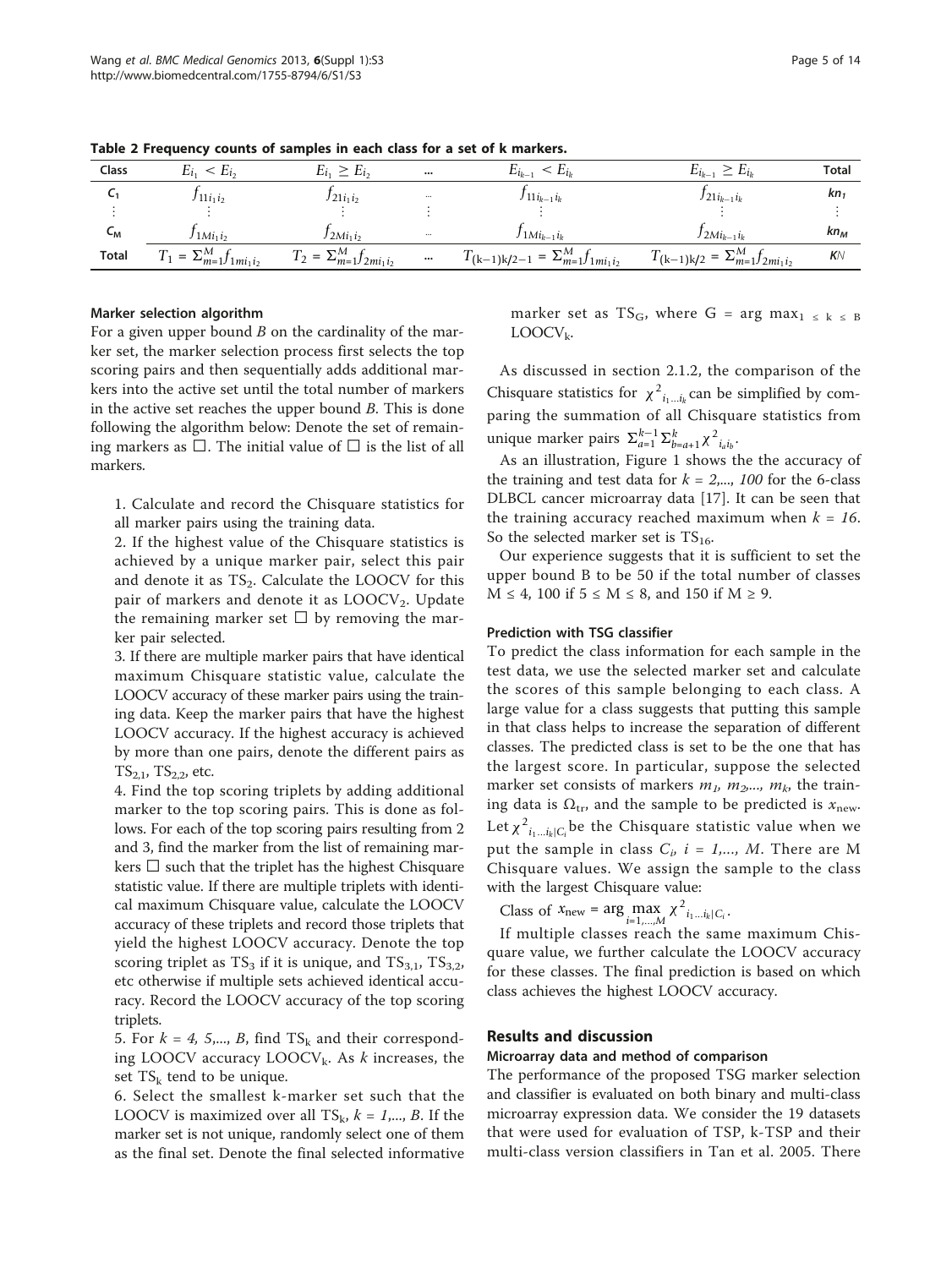<span id="page-5-0"></span>

are 9 binary and 10 multi-class datasets. These datasets are related to human cancers including colon cancer, leukemia, central nervous system, diffuse large B-cell lymphoma, breast cancer, lung cancer, and prostate cancer. The reference, sample size, number of genes in each dataset, and the number of samples in each class are summarized in Tables 3 and [4.](#page-6-0) The number of classes ranges from 2 to 14. The number of markers ranges from 2000 to 16063. Average number of samples per class ranges from 13 to 140. The ratio between the number of samples per class and the number of markers ranges from 0.000845 to 0.0155.

First, we consider comparison of TSG and k-TSP classifiers for binary datasets based on 5-fold cross validation. The subjects in each class are randomly partitioned into 5 parts, 4 of which form the training data and the rest of the subjects constitute the test data. The feature selection and modeling were conducted on the training data and prediction for each subject in the test data was given. For the results to be comparable to the TSP family classifiers, we also follow the same comparison methods as in Tan et al. [[3](#page-12-0)]. In particular, we perform LOOCV for binary datasets and perform independent test for multi-class datasets. In the LOOCV, each sample is taken out and the remaining N-1 samples are used to train the classifier, which is then used to predict the class label of the leaveout sample. The LOOCV accuracy is the proportion of correctly classified samples. Each of the multi-class datasets is partitioned into training and test data. We follow exactly the same partition scheme as in Tan et al. [[3\]](#page-12-0).

|  |  |  |  |  | Table 3 Binary class gene expression datasets |  |
|--|--|--|--|--|-----------------------------------------------|--|
|--|--|--|--|--|-----------------------------------------------|--|

| Dataset               | <b>Platform</b> | No. of<br>Genes | No. of<br>samples<br>in class I | No. of<br>samples<br>in class II | Source |
|-----------------------|-----------------|-----------------|---------------------------------|----------------------------------|--------|
| Colon                 | <b>CDNA</b>     | 2000            | 40(T)                           | 22(N)                            | [18]   |
| Leukemia              | Affy            | 7129            | 25(AML)                         | 47(ALL)                          | [19]   |
| <b>CNS</b>            | Affy            | 7129            | 25(C)                           | 9(D)                             | [20]   |
| $DI$ $BCI$            | Affy            | 7129            | 58(D)                           | 19(F)                            | [21]   |
| Lung                  | Affy            | 12533           | 150(A)                          | 31(M)                            | $[22]$ |
| Prostate1             | Affy            | 12600           | $52$ (T)                        | 50(N)                            | $[23]$ |
| Prostate <sub>2</sub> | Affy            | 12625           | 38(1)                           | 50(N)                            | $[24]$ |
| Prostate3             | Affy            | 12626           | $24$ (T)                        | 9(N)                             | $[25]$ |
| GCM                   | Affy            | 16063           | 190(C)                          | 90(N)                            | [26]   |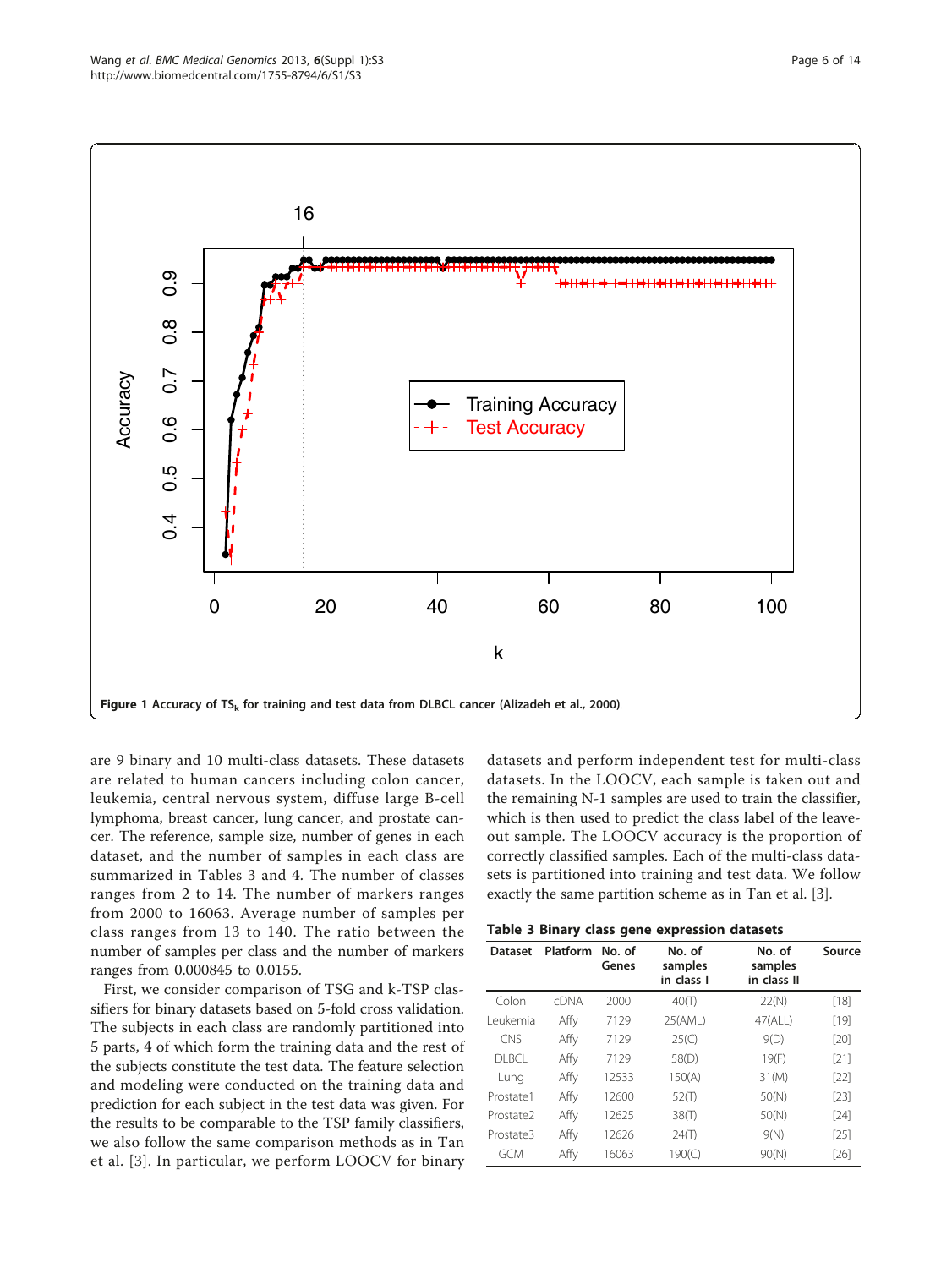<span id="page-6-0"></span>Table 4 Multi-class gene expression datasets

| <b>Dataset</b>    | <b>Platform</b> | No. of<br>Classes | No. of<br>Genes | No. of<br>samples<br>in<br>training | No. of<br>samples<br>in test | Source |
|-------------------|-----------------|-------------------|-----------------|-------------------------------------|------------------------------|--------|
| Leukemia1         | Affy            | 3                 | 7129            | 38                                  | 34                           | $[19]$ |
| Lung1             | Affy            | 3                 | 7129            | 64                                  | 32                           | $[27]$ |
| Leukemia2         | Affy            | 3                 | 12582           | 57                                  | 15                           | [28]   |
| SRBCT             | <b>CDNA</b>     | 4                 | 2308            | 63                                  | 20                           | $[29]$ |
| <b>Breast</b>     | Affy            | 5                 | 9216            | 54                                  | 30                           | $[30]$ |
| Lung <sub>2</sub> | Affy            | 5                 | 12600           | 136                                 | 67                           | [31]   |
| $DI$ $BCI$        | <b>CDNA</b>     | 6                 | 4026            | 58                                  | 30                           | $[17]$ |
| Leukemia3         | Affy            | 7                 | 12558           | 215                                 | 112                          | [32]   |
| Cancers           | Affy            | 11                | 12533           | 100                                 | 74                           | $[33]$ |
| <b>GCM</b>        | Affy            | 14                | 16063           | 144                                 | 46                           | [26]   |

Since an objective of this research is to improve the TSP family classifiers, we present the percent of increase in classification accuracy in barplots. The percent of increase for TSG over TSP is defined as (accuracy of TSG - accuracy of TSP)/accuracy of TSP x 100%.

The percent of increase for any two classifiers are similarly defined. As TSP classifier uses two genes, k-TSP and TSG use at least two genes, we are particularly interested in comparing the improvement in accuracy for TSG over TSP and k-TSP over TSP in binary classifications. Similarly, in the multi-class cases, we are interested in comparing the increase in accuracy for TSG over HC-TSP and HC-k-TSP over HC-TSP.

For reference, we also include the classification accuracy of decision trees (DT), Naive Bayes (NB), k-nearest neighbor (k-NN), Support Vector Machines (SVM) and prediction analysis of microarrays (PAM) in our comparison tables when they are available from the literature. These results were reported in Tan et al. [[3\]](#page-12-0) for leaveone-out cross validation for binary data and independent test for multiclass data. We include them only for convenience of discussion. DT and PAM have feature selection function while NB, k-NN and SVM perform classification using the entire set of features. Since DT, k-NN, and NB in general have lower accuracy than the other classifiers, we focus our discussion on other classifiers.

### Accuracy for binary cancer data

In this section we present the comparison of the TSG marker selection algorithm with other algorithms using 9 benchmark binary class cancer expression datasets. These data have been analyzed extensively by many authors with wrapper, filtering and ensemble methods. Comparison of TSG and k-TSP classifiers based on 5-fold cross validation

Here we present our comparison of TSG and k-TSP classifiers based on 5-fold cross validation. For each binary cancer dataset, we randomly split the subjects in each class into 5 parts. One part will be left out as the test data and the remaining 4 parts are used as the training data. We then train the TSG, k-TSP and TSP classifiers using the training data to select features and build models. TSP is included for reference purpose since both TSG and k-TSP extend the TSP classifier. The resulting features and models are further used to predict the class of each subject in the test data. Each of the 5 parts in turn serves as the test data. We record the accuracy of the prediction calculated as the proportion of correctly classified subjects among all collected subjects. The procedure is repeated 10 times. The average and standard error of the accuracy are reported in Table [5.](#page-7-0)

In five of the nine datasets (CNS, DLBCL, Leukemia, Lung, Prostate3), TSG has slightly better performance than k-TSP. In the remaining four datasets, k-TSP has slightly better performance. On average, TSG and k-TSP have comparable 5-fold cross validation performance. The k-TSP improvement over TSP is also marginal in this 5-fold cross validation setting for most of the datasets.

### LOOCV accuracy

Among the LOOCV accuracy reported in the literature, we find that TSP, k-TSP, PAM and SVM are often the top performing classifiers.

The LOOCV accuracy of the proposed TSG and aforementioned competing classifiers for the 9 datasets are presented in Table [6.](#page-7-0) In terms of accuracy, TSG consistently gives the best performance for all but the leukemia dataset, for which NB yields an accuracy of 100% while TSG gives 98.61%. For the CNS data, TSG and k-TSP have tied performance of 97% that is much better than the rest of the classifiers (all below 83%). For the prostate 1 data, TSG and TSP have equally best performance. For the prostate 3 data, TSG and SVM both have 100% accuracy.

To assess how much improvement the TSG classifier achieves by considering arbitrary number of genes instead of only top scoring pairs as in TSP and k-TSP, we give the percent of increase in LOOCV accuracy in Figure [2](#page-8-0). The first bar in each panel is the percent of improvement in accuracy for k-TSP over TSP classifier; the second gives that for TSG over k-TSP and the third gives that for TSG over TSP. Comparing the bar heights of the first and third bars in each panel gives us an idea of whether k-TSP and TSG improve TSP with similar performance. The second bar in each panel tells how much improvement TSG achieves over k-TSP. For the CNS data, TSG and k-TSP have same improvement over TSP. The much taller heights for the third bar in all panels except for the CNS data suggest that TSG gained much more accuracy than k-TSP. There are two reasons for this observed accuracy gain: (1) the set of informative genes could be odd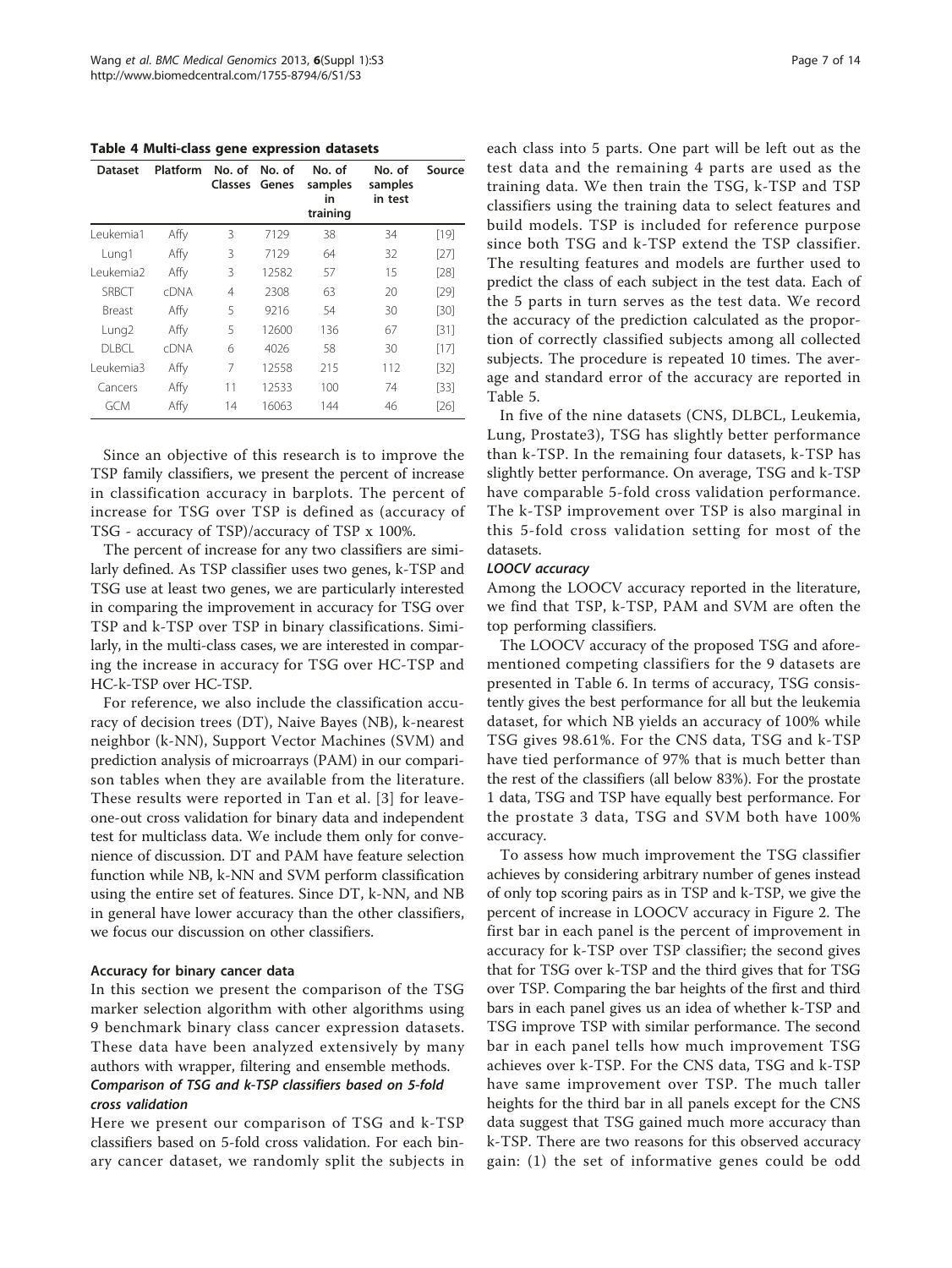|                |         | <b>TSG</b>            |         | k-TSP          |         |                |  |
|----------------|---------|-----------------------|---------|----------------|---------|----------------|--|
| <b>Dataset</b> | Average | <b>Standard error</b> | Average | Standard error | Average | Standard error |  |
| CNS            | 81.1    | 1.61                  | 77.0    | 1.48           | 67.0    | 2.48           |  |
| Colon          | 84.8    | 0.85                  | 87.4    | 0.31           | 86.7    | 1.85           |  |
| <b>DLBCL</b>   | 95.2    | 0.69                  | 94.6    | 0.88           | 92.9    | 2.25           |  |
| <b>GCM</b>     | 81.7    | 0.66                  | 81.9    | 0.41           | 76.0    | 1.04           |  |
| Leukemia       | 93.7    | 0.75                  | 91.8    | 1.13           | 89.4    | 1.56           |  |
| Lung           | 100     | 0                     | 98.6    | 0.15           | 96.3    | 0.69           |  |
| Prostate1      | 90.2    | 0.72                  | 91      | 0.75           | 89.3    | 1.27           |  |
| Prostate2      | 74.4    | 0.6                   | 77.9    | 0.69           | 70.4    | 2.25           |  |
| Prostate3      | 100     | 0                     | 95.4    | 0.79           | 95.1    | 1.44           |  |
| Average        | 89.0    |                       | 88.4    |                | 84.8    |                |  |

<span id="page-7-0"></span>Table 5 Average and standard error of accuracy from 5-fold cross validation based on 10 runs.

numbered but k-TSP can only use even number of genes; (2) selection of additional genes after the top pair by the TSG classifier considers the joint effect of all selected genes on differentiating the cancer classes whereas the k-TSP classifier only consider the marginal effect of pairs. Without considering the joint effect, collection of top scoring pairs in k-TSP could easily accumulate redundant genes. So TSG naturally gives better performance than k-TSP.

To ease the discussion about how the performance of TSG, k-TSP, HC-k-TSP, SVM, and PAM classifiers compare to each other, we plot the LOOCV accuracy of TSG, k-TSP, and SVM relative to that of PAM in the left panel of Figure [3.](#page-9-0) It can be seen that TSG, k-TSP, and SVM are in general better than PAM for binary data since most of the accuracy values for TSG, k-TSP, and SVM are above the straight line. The performance of TSG is consistently the best as its values are highest for all datasets. SVM has similar accuracy as k-TSP in four datasets. SVM is worse than k-TSP clearly in two datasets (Colon and CNS) and k-TSP is obviously not as accurate as SVM in the Leuk,

GCM and Pros3 datasets. On average performance, k-TSP and SVM are comparable in binary classifications with the 9 datasets. In summary, the TSG classifier outperforms k-TSP and SVM in LOOCV accuracy for the 9 binary classification problems, the latter two have comparable performance and are both better than PAM in accuracy.

# Accuracy of independent test for multi-class cancer data For the multi-class datasets, the accuracy of classifiers on

independent test data is presented in Table [7.](#page-9-0) The percent of increase in accuracy for HC-k-TSP and

TSG over HC-TSP is shown in Figure [4.](#page-10-0) The similar bar heights for the first and third bars in Leuk1, Leuk2, SRBCT, and GCM datasets indicate that HC-k-TSP and TSG improve upon TSP with similar amount for these datasets. For the Breast, DLBCL, Leuk3 datasets, TSG achieved a lot more accuracy gain over HC-TSP than HC-k-TSP. For these three datasets, the gain of accuracy of TSG over HC-k-TSP is 30%, 12%, and 10.87% respectively. For Lung1, Lung2 and on average, TSG also has better accuracy than HC-k-TSP but the gain of TSG over

| Method                   | Colon         | Leuk            | <b>CNS</b>        | <b>DLBCL</b>  | Lung          | Pros1         | Pros <sub>2</sub> | Pros3          | <b>GCM</b>    | Aver  |
|--------------------------|---------------|-----------------|-------------------|---------------|---------------|---------------|-------------------|----------------|---------------|-------|
| TSG <sup>†</sup>         | 93.55<br>(2)  | 98.61<br>(2)    | 97.06<br>(2)      | 98.7<br>(2)   | 100<br>(2)    | 95.1<br>(2)   | 86.36<br>(10)     | 100<br>(2)     | 87.5<br>(7)   | 95.21 |
| TSP*                     | 91.10<br>(2)  | 93.80<br>(2)    | 77.90<br>(2)      | 98.10<br>(2)  | 98.30<br>(2)  | 95.10<br>(2)  | 67.60<br>(2)      | 97.00<br>(2)   | 75.40<br>(2)  | 88.26 |
| $k$ -TSP*                | 90.30<br>(2)  | 95.83<br>(18)   | $97.10**$<br>(10) | 97.40<br>(2)  | 98.90<br>(10) | 91.18<br>(2)  | 75.00<br>(18)     | 97.00<br>(2)   | 85.40<br>(10) | 92.01 |
| $DT*$                    | 77.42<br>(3)  | 73.61<br>(2)    | 67.65<br>(2)      | 80.52<br>(3)  | 96.13<br>(3)  | 87.25<br>(4)  | 64.77<br>(4)      | 84.85<br>(1)   | 77.86<br>(14) | 78.90 |
| $NB**$                   | 56.45         | 100             | 82.35             | 80.52         | 97.79         | 62.75         | 73.86             | 90.91          | 84.29         | 80.99 |
| $k$ -NN $*$ <sup>+</sup> | 74.19         | 84.72           | 82.35             | 89.61         | 98.34         | 74.51         | 73.86             | 93.94          | 86.79         | 84.26 |
| $SVM*^{\ddagger}$        | 82.26         | 98.61           | 82.35             | 97.40         | 99.45         | 91.18         | 76.14             | 100            | 93.21         | 91.18 |
| PAM*                     | 89.52<br>(15) | 94.03<br>(2296) | 82.35<br>(4)      | 85.45<br>(17) | 97.90<br>(9)  | 90.89<br>(47) | 81.25<br>(13)     | 94.24<br>(701) | 82.32<br>(47) | 88.66 |

Table 6 LOOCV accuracy and the number of genes used in classifiers (in parenthesis) for binary class expression datasets

\*Results reported in Tan et al. [[3](#page-12-0)]<sup>†</sup>Results obtained with our method (TSG) <sup>‡</sup>NB, k-NN, SVM used entire set of genes

\*\*The 97.10 reported in Tan et al. [[3](#page-12-0)] may be a result of rounding 97.06, which is the accuracy of correctly classifying 33 of the 34 samples.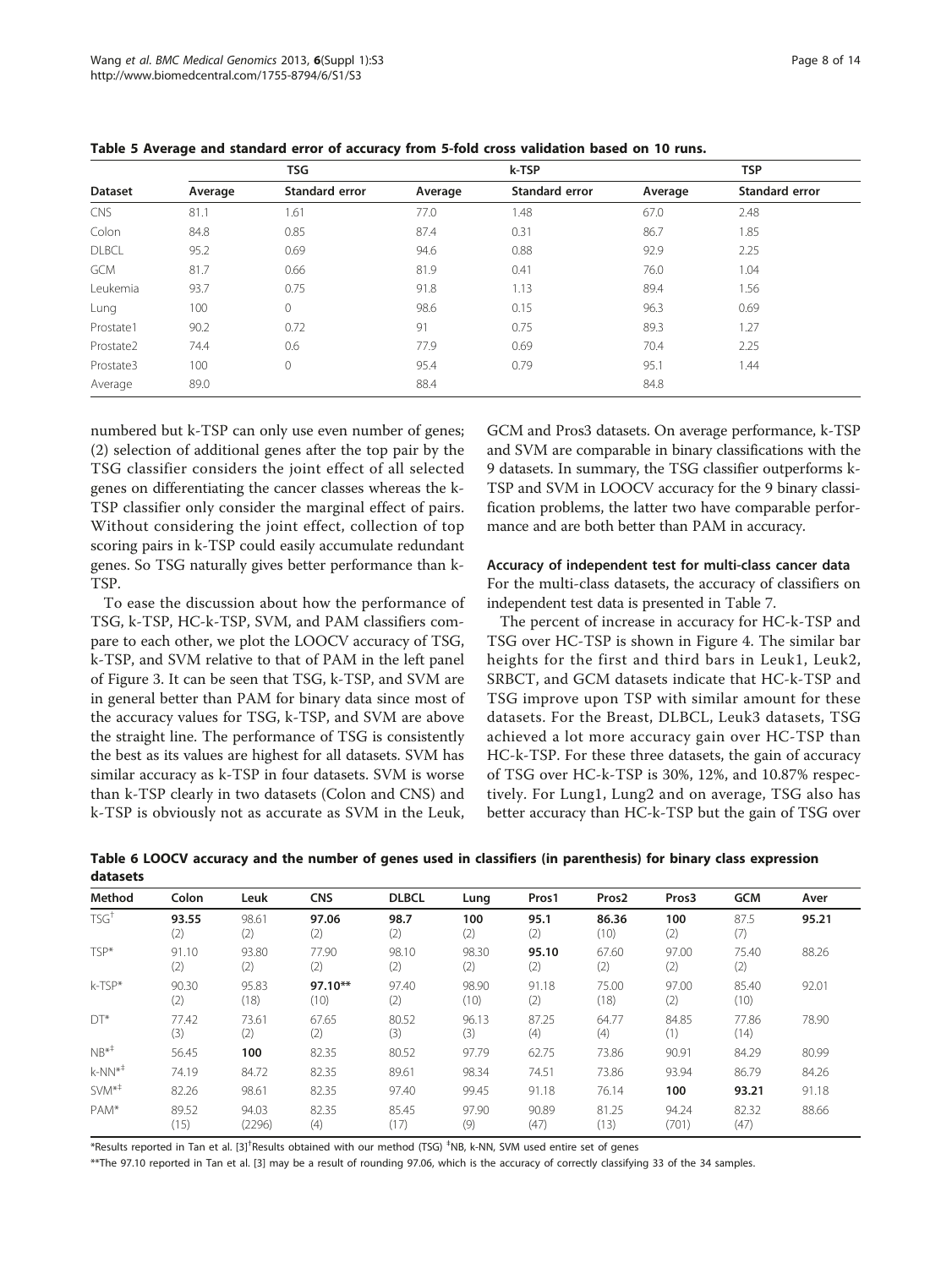<span id="page-8-0"></span>

HC-k-TSP is not more than 5%. For the cancers dataset, TSG lost 3.27% accuracy than HC-k-TSP. In summary, TSG gains more accuracy than HC-k-TSP in all except for one dataset. We remark that there are three schemes of extending binary classifier TSP to multi-class classifiers (1-vs-1, 1-vs-others, and hierarchical classification schemes). The HC-k-TSP and HC-TSP results reported in Tan et al. [[3\]](#page-12-0) are with the hierarchical scheme that performs best out of all three schemes. Therefore, TSG classifier has even better performance than the 1-vs-1 and 1-vs-others multi-class extensions of TSP family classifiers.

The accuracy based on independent test samples for TSG, HC-k-TSP, and SVM relative to the accuracy of PAM is presented in the right panel of Figure [3](#page-9-0). For half of the datasets SVM has better performance than PAM and for the other half of the datasets, PAM performs better than SVM in accuracy. So on average, SVM and PAM are comparable. The accuracy of HC-k-TSP in majority of datasets is below that of PAM. On average, HC-k-TSP has accuracy slightly lower than PAM. TSG has better accuracy than PAM in five of ten datasets, and TSG is not as accurate as PAM in four datasets. On average, TSG, PAM

and SVM have comparable performance with TSG only slightly better. In summary, for multi-class problems, TSG, SVM and PAM are better than HC-k-TSP in accuracy.

### The number of genes used in classifiers

For comparison of classifiers with finite number of samples, the number of genes used by each classifier is an important factor. Classifiers using more genes tend to overfit the data. Hence classifiers with small number of genes are preferred. Since SVM, k-NN, and NB use the entire set of genes in their classification algorithm, we eliminate them from further discuss on number of genes used and restrict the rest of the discussion in this subsection to TSP, HC-TSP, DT, k-TSP, HC-k-TSP, TSG, and PAM. For these classifiers, we plot the number of genes used in each dataset for each classifier. For quite many datasets, PAM used hundreds or thousands of genes in the final classifiers. So we set the upper limit of the vertical axis in Figure [5](#page-11-0) to be 50 in binary cases and 140 in multi-class cases so that the numbers used by other classifiers can be seen. The numbers for the same classifier under different datasets are connected for convenience of viewing.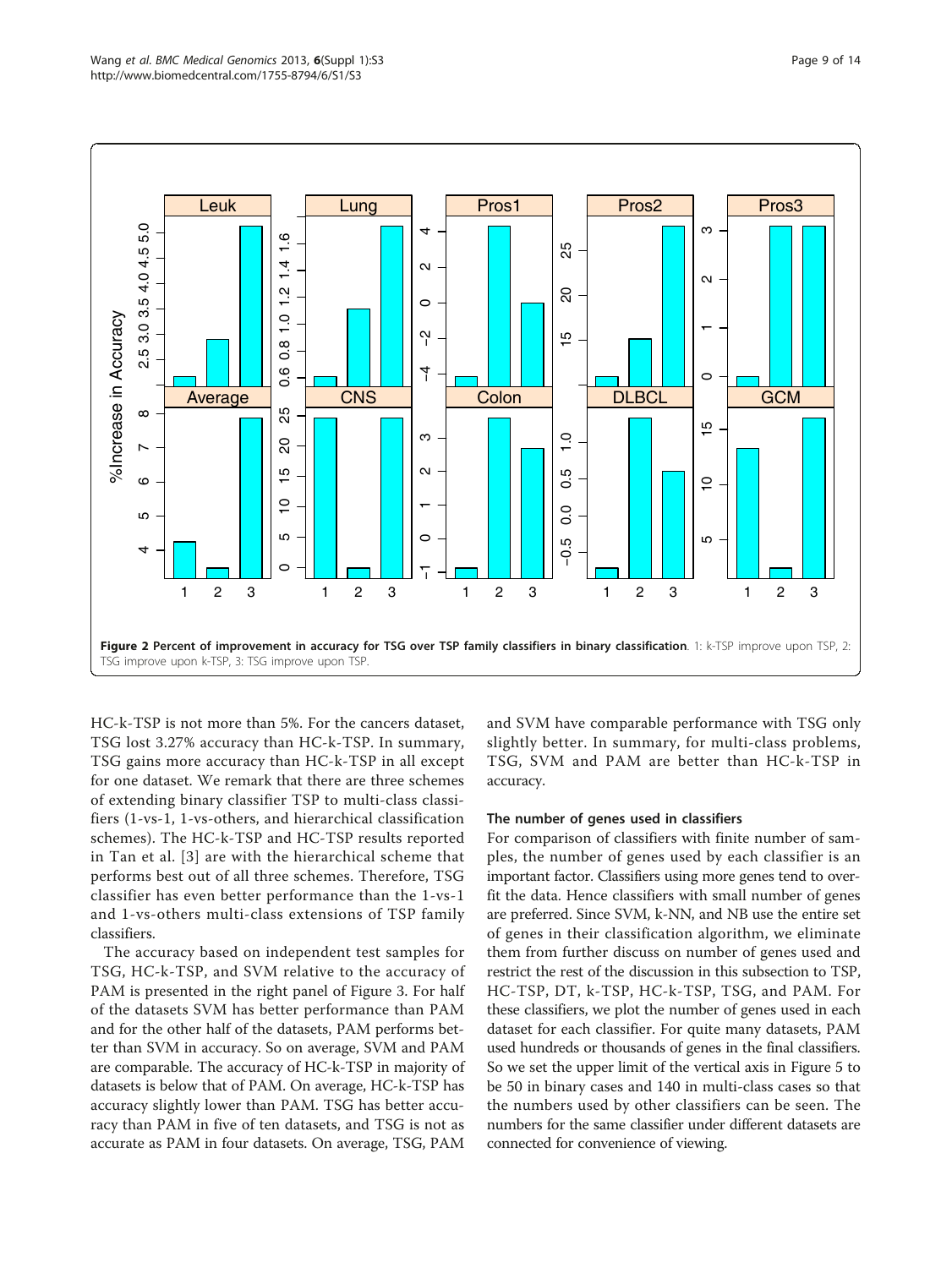<span id="page-9-0"></span>

It can be seen from Figure [5](#page-11-0) that TSP classifier has the lowest number of genes in binary data classification. PAM used much more number of genes than other classifiers. The classifier that has the second smallest number of genes in binary data classification is TSG, followed by DT that uses the third smallest number of genes. The k-TSP classifier in general used more number of genes than TSP, TSG, and DT.

For multi-class data, DT uses the least number of genes followed by HC-TSP in the second place. However, as discussed in Section 3.1, DT and HC-TSP are not as accurate as SVM, PAM, HC-k-TSP, and TSG. In 4 out of

| <b>Method</b>        | Leuk1         | Lung1         | Leuk <sub>2</sub> | <b>SRBCT</b> | <b>Breast</b>   | Lung <sub>2</sub> | <b>DLBCL</b>  | Leuk3           | Cancers         | <b>GCM</b>      | Aver  |
|----------------------|---------------|---------------|-------------------|--------------|-----------------|-------------------|---------------|-----------------|-----------------|-----------------|-------|
| TSG <sup>†</sup>     | 97.06<br>(6)  | 81.25<br>(20) | 100<br>(44)       | 100<br>(13)  | 86.67<br>(63)   | 95.52<br>(60)     | 93.33<br>(16) | 91.07<br>(95)   | 79.73<br>(81)   | 67.39<br>(112)  | 89.20 |
| HC-TSP*              | 97.06<br>(4)  | 71.88<br>(4)  | 80<br>(4)         | 95<br>(6)    | 66.67<br>(8)    | 83.58<br>(8)      | 83.33<br>(10) | 77.68<br>(12)   | 74.32<br>(20)   | 52.17<br>(26)   | 78.17 |
| HC-k-TSP*            | 97.06<br>(36) | 78.13<br>(20) | 100<br>(24)       | 100<br>(30)  | 66.67<br>(24)   | 94.03<br>(28)     | 83.33<br>(46) | 82.14<br>(64)   | 82.43<br>(128)  | 67.39<br>(134)  | 85.12 |
| $DT*$                | 85.29<br>(2)  | 78.13<br>(4)  | 80<br>(2)         | 75<br>(3)    | 73.33<br>(4)    | 88.06<br>(5)      | 86.67<br>(5)  | 75.89<br>(16)   | 68.92<br>(10)   | 52.17<br>(18)   | 76.35 |
| $NB^{\ddagger*}$     | 85.29         | 81.25         | 100               | 60           | 66.67           | 88.06             | 86.67         | 32.14           | 79.73           | 52.17           | 73.2  |
| $k-NN^{\ddagger*}$   | 67.65         | 75            | 86.67             | 30           | 63.33           | 88.06             | 93.33         | 75.89           | 64.86           | 34.78           | 67.96 |
| PAM*                 | 97.06<br>(44) | 78.13<br>(13) | 93.33<br>(62)     | 95<br>(285)  | 93.33<br>(4822) | 100<br>(614)      | 90<br>(3949)  | 93.75<br>(3338) | 87.84<br>(2008) | 56.52<br>(1253) | 88.5  |
| $1 - vs - 1 - SVM^+$ | 79.41         | 87.5          | 100               | 100          | 83.33           | 97.01             | 100           | 84.82           | 83.78           | 65.22           | 88.11 |

Table 7 Accuracy of classifiers and the number of genes used in classifiers (in parenthesis) for the independent test set for multi-class expression datasets

\*Results reported in Tan et al. [[3](#page-12-0)]†Results obtained with our method (TSG)  $^{\ddagger}$ : NB, k-NN, 1-vs-1-SVM used entire set of genes in classification. That is, 7129, 7129, 12582, 2308, 9216, 12600, 4026, 12558, 12533, 16063 for the ten data sets respectively.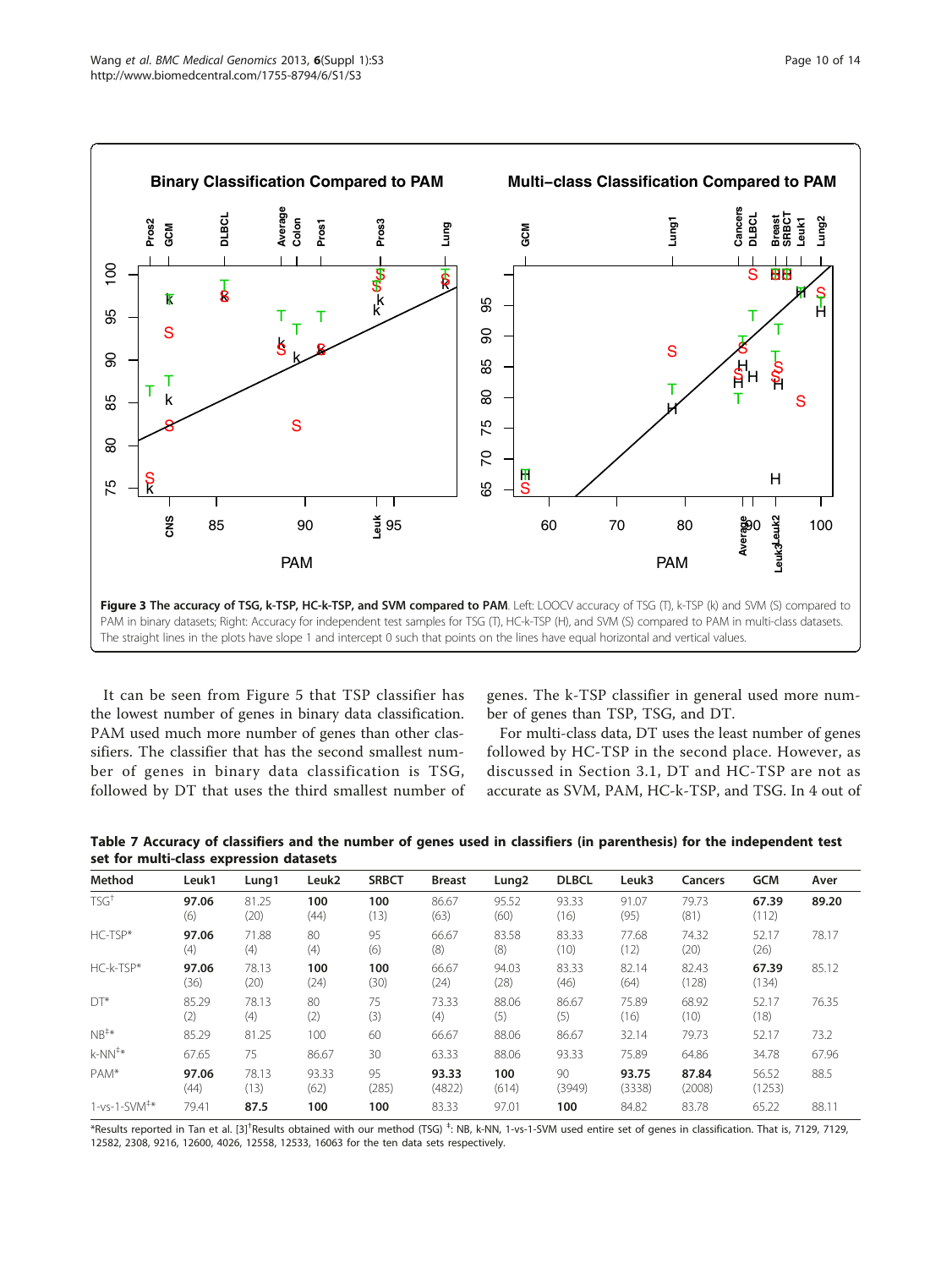<span id="page-10-0"></span>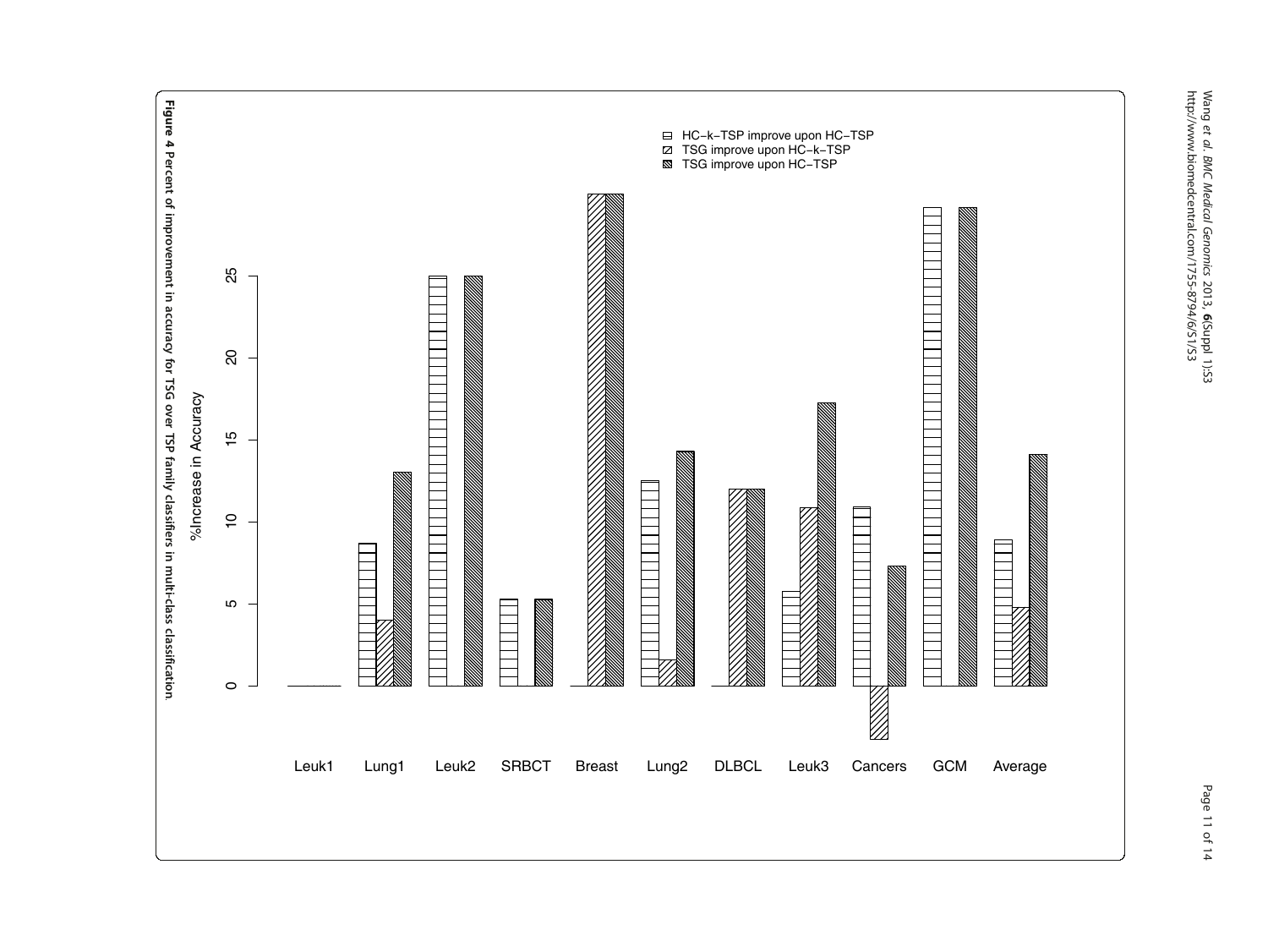<span id="page-11-0"></span>

10 datasets TSG used more genes than HC-k-TSP and in 5 datasets TSG used fewer genes than HC-k-TSP. On average across all 10 datasets, TSG uses 51 genes and HC-k-TSP uses 53.4 genes. PAM consistently uses a lot more genes than other classifiers except in Lung1 data. In fact, the number of genes used by PAM is in the magnitude of thousands in order to reach comparable accuracy as TSG. Recall that on average TSG, PAM and SVM have comparable accuracy for independent test data and HC-k-TSP has lower performance. Now combining the accuracy and the number of genes used, TSG outperforms the rest in that it uses smaller number of genes to reach high accuracy. Smaller number of genes makes it feasible to perform follow-up studies and further experimental verification after the informative genes selection.

# Interpretation of the TSG classifier

The TSG classifier has an easy interpretation. Recall that the main rule to classify a sample is based on which class gives the highest Chisquare statistic value when the sample is assigned to that class (see section 2.3). Note that there is a one to one correspondence between the Chisquare statistic values and the degree of departure from independence between the class label and the column variables in Table [2.](#page-4-0) The bigger the Chisquare statistic, the further the departure is from independence and vice versa. So the class label assignment tries to maximize the dependence between the classes and the selected variables for a given set of training data and a test sample.

The TSG classifier has the same interpretation as the TSP classifier. In particular, suppose the expression values for these two genes are  $E_1$  and  $E_2$  for a sample, the prediction of the class label of this sample depends on whether  $E_1$  <  $E_2$ . For Leuk, CNS, and pros3 data, TSG achieved accuracy 98.61, 97.06, and 100 for these three datasets respectively using 2 genes. Also using 2 genes, TSP only achieved 93.80, 77.90, 97.00 in LOOCV accuracy for these three datasets. Therefore, TSG finds genes that are even more informative than TSP classifier in these three datasets. When the selected informative genes have more than 2 genes, then the class prediction of a sample depends on all pairwise comparisons of the expression values  $E_{i_1}, \cdots, E_{i_k}$  for the selected genes i<sub>1</sub>,  $i_2$ ,...,  $i_k$  from this sample, i.e., which of the inequalities  $E_{i_1}$  ≥  $E_{i_2}$ ,  $E_{i_1}$  ≥  $E_{i_2}$ ,.....,  $E_{i_{k-1}}$  <  $E_{i_k}$ ,  $E_{i_{k-1}}$  ≥  $E_{i_k}$  are true. Due to the similar interpretation to the TSP family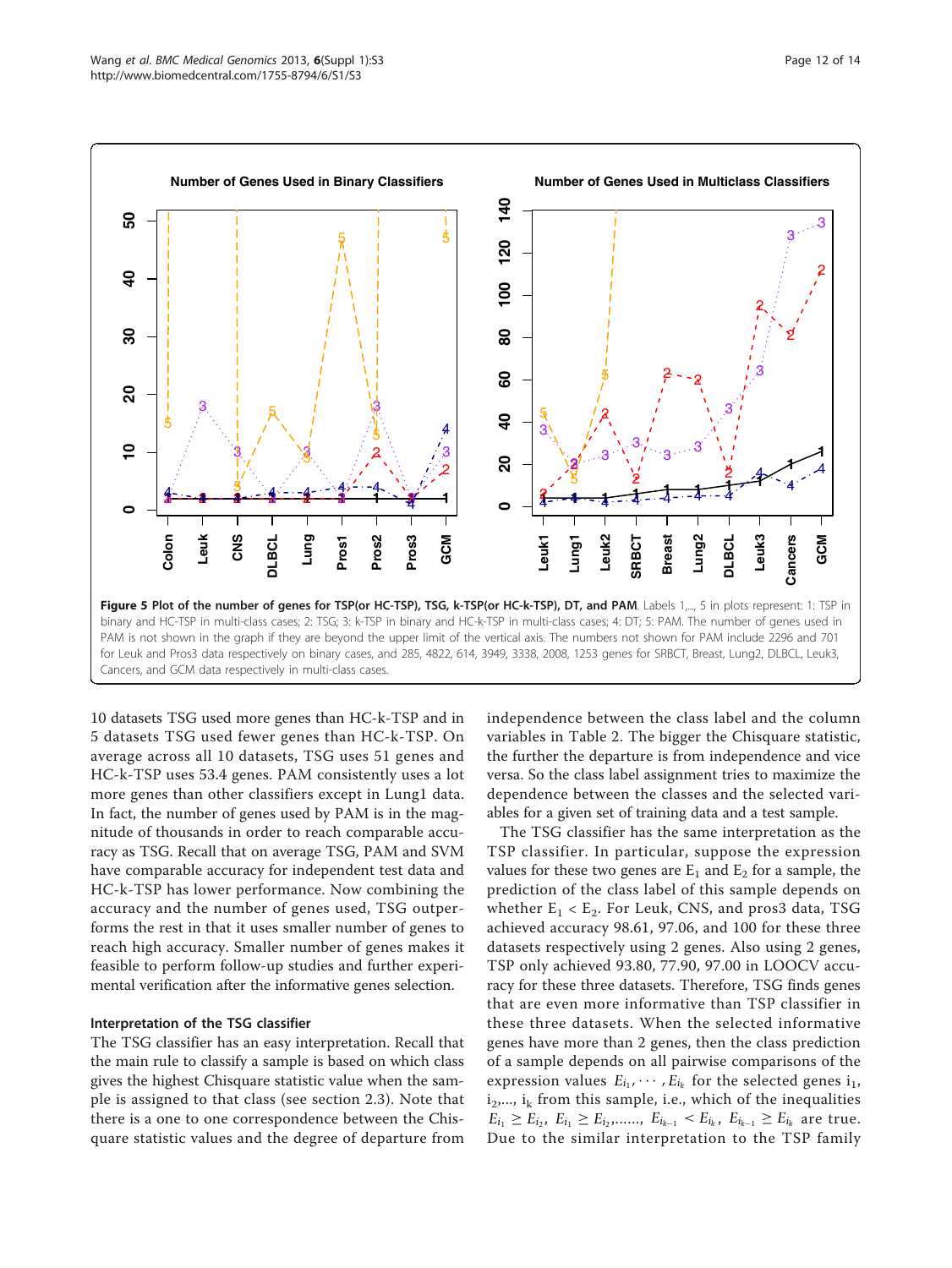<span id="page-12-0"></span>classifiers, we do not reiterate for TSG and refer the readers to Tan et al. [3] for details.

### Conclusions

In this article, we presented the TSG classifier, an improved version of TSP family classifiers for both binary and multi-class cancer classification. The TSP family classifiers only consider even number of genes and the gene selection process is based on the marginal comparison of pairwise expression values without honoring the fact that some of the marginally important genes may have similar effects as others and therefore could be redundant. We solved aforementioned shortcomings of TSP family classifiers by allowing both even and odd number of genes through newly defined score functions and a new selection algorithm. After some genes have been selected, our gene selection process assesses the importance of additional genes by considering the overall contribution of all the genes included in the informative set. As the joint effects of multiple genes are evaluated together, we expect that the final list of genes selected by TSG is more parsimonious than k-TSP and HC-k-TSP classifiers.

The TSG classifier is in a simple unified form for both binary and multi-class cases. This is different from the TSP family classifiers in that three binary to multi-class extension schemes (1-vs-1, 1-vs-others, hierarchical classification) lead to three different classifiers. As reported in Tan et al [3], the hierarchical classification scheme extension HC-TSP and HC-k-TSP perform the best out of the three schemes. Our TSG classifier is in a single form and in general has equal performance or outperforms k-TSP, HC-TSP and HC-k-TSP in the 19 datasets in terms of accuracy and number of genes used. We also compared the performance of TSG with PAM and SVM. In binary classification problems, TSG has better LOOCV accuracy than PAM and SVM; in multi-class problems, TSG, PAM, and SVM give comparable accuracy for independent test data. All three classifiers are more accurate than TSP family classifiers. In terms of the number of genes used, TSG clearly uses much less number of genes than PAM and SVM. PAM often selects thousands of genes in its final classifier and SVM uses the entire set of genes.

An obvious advantage of the TSG as well as the TSP family classifiers is that they are based on the simple pairwise comparisons of expression values between genes from the same sample. Such comparison is robust to monotone transformation and eliminates the concern about variations among different patients, platforms, or bias from preprocessing different samples. Therefore, we expect that the results from TSG are more reliable and robust compared to many other methods that pool the data from different samples to filter genes.

### List of abbreviations used

TSP: top scoring pair; k-TSP: k top scoring pairs; HC-TSP: multi-class extension of TSP with hierarchical classification scheme; HC-k-TSP: multi-class extension of k-TSP with hierarchical classification scheme; SVM: Support Vector Machine classification; PAM: Prediction Analysis of Microarray; LOOCV: leaveone-out cross validation.

### Authors' contributions

ZY and HZ developed the algorithm; HZ performed gene selection and classification for the microarray data; HW conducted some of the comparisons, summarized the results and drafted the manuscript; HZ and ZD designed the software; ZY and MC provided discussion and revised the manuscript for this study. All authors have approved the final version of the manuscript.

### Competing interests

The authors declare that they have no competing interests.

#### Acknowledgements

The research was supported by a grant from the Science Foundation for Distinguished Young Scholars of Hunan Province, China (No. 10JJ1005) to ZY, the Scientific Research Fund of Hunan Provincial Education Department (No. 11C0654) to HZ, and a grant from the Simons Foundation to HW (#246077).

This article has been published as part of BMC Medical Genomics Volume 6 Supplement 1, 2013: Proceedings of the 2011 International Conference on Bioinformatics and Computational Biology (BIOCOMP'11). The full contents of the supplement are available online at [http://www.biomedcentral.com/](http://www.biomedcentral.com/bmcmedgenomics/supplements/6/S1) [bmcmedgenomics/supplements/6/S1.](http://www.biomedcentral.com/bmcmedgenomics/supplements/6/S1) Publication of this supplement has been supported by the International Society of Intelligent Biological Medicine.

#### Author details

<sup>1</sup>Department of Statistics, Kansas State University, Manhattan, KS 66506, USA this work was done while Haiyan Wang was on sabbatical leave at Hunan Provincial Key Laboratory of Crop Germplasm Innovation and Utilization, Changsha 410128, China. <sup>2</sup> Hunan Provincial Key Laboratory of Crop Germplasm Innovation and Utilization, Changsha 410128, China. <sup>3</sup>College of Information Science and Technology, Hunan Agricultural University, Changsha 410128, China. <sup>4</sup>College of Bio-safety Science and Technology Hunan Agricultural University, Changsha 410128, China. <sup>5</sup>USDA-ARS and Department of Entomology, Kansas State University, Manhattan, KS 66506, USA.

#### Published: 23 January 2013

#### References

- Tibshirani R, Hastie T, Narasimhan B, Chu G: [Diagnosis of multiple cancer](http://www.ncbi.nlm.nih.gov/pubmed/12011421?dopt=Abstract) [types by shrunken centroids of gene expression.](http://www.ncbi.nlm.nih.gov/pubmed/12011421?dopt=Abstract) Proc Natl Acad Sci USA 2002, 99:6567-6572.
- 2. Geman D, d'Avignon C, Naiman D, Winslow R: Classifying Gene Expression Profiles from Pairwise mRNA Comparisons. Statistical Applications in Genetics and Molecular Biology 2004, doi: 10.2202/1544-6115.1071.
- 3. Tan AC, Naiman DQ, Xu L, Winslow RL, Geman D: [Simple decision rules for](http://www.ncbi.nlm.nih.gov/pubmed/16105897?dopt=Abstract) [classifying human cancers from gene expression profiles.](http://www.ncbi.nlm.nih.gov/pubmed/16105897?dopt=Abstract) Bioinformatics 2005, 21:3896-3904.
- 4. Chang CC, Lin CJ: LIBSVM: a library for support vector machines. ACM Transactions on Intelligent, Systems and Technology 2011, 2(27):1-27.
- 5. Li T, Zhang C, Ogihara M: [A comparative study of feature selection and](http://www.ncbi.nlm.nih.gov/pubmed/15087314?dopt=Abstract) [multiclass classification methods for tissue classification based on gene](http://www.ncbi.nlm.nih.gov/pubmed/15087314?dopt=Abstract) [expression.](http://www.ncbi.nlm.nih.gov/pubmed/15087314?dopt=Abstract) Bioinformatics 2004, 20:2429-2437.
- 6. Yang K, Cai Z, Li J, Lin G: [A stable gene selection in microarray data](http://www.ncbi.nlm.nih.gov/pubmed/16643657?dopt=Abstract) [analysis.](http://www.ncbi.nlm.nih.gov/pubmed/16643657?dopt=Abstract) BMC Bioinformatics 2006, 7:228.
- 7. Ding C, Peng H: [Minimum redundancy feature selection from microarray](http://www.ncbi.nlm.nih.gov/pubmed/15852500?dopt=Abstract) [gene expression data.](http://www.ncbi.nlm.nih.gov/pubmed/15852500?dopt=Abstract) J Bioinform Comput Biol 2005, 3(2):185-205.
- 8. Ooi CH, Chetty M, Teng SW: [Differential prioritization between relevance](http://www.ncbi.nlm.nih.gov/pubmed/16796748?dopt=Abstract) [and redundancy in correlation-based feature selection techniques for](http://www.ncbi.nlm.nih.gov/pubmed/16796748?dopt=Abstract) [multiclass gene expression data.](http://www.ncbi.nlm.nih.gov/pubmed/16796748?dopt=Abstract) BMC Bioinformatics 2006, 7:320.
- 9. Zhang JG, Deng HW: [Gene selection for classification of microarray data](http://www.ncbi.nlm.nih.gov/pubmed/17270045?dopt=Abstract) [based on the bayes error.](http://www.ncbi.nlm.nih.gov/pubmed/17270045?dopt=Abstract) BMC Bioinformatics 2007, 8(1):37.